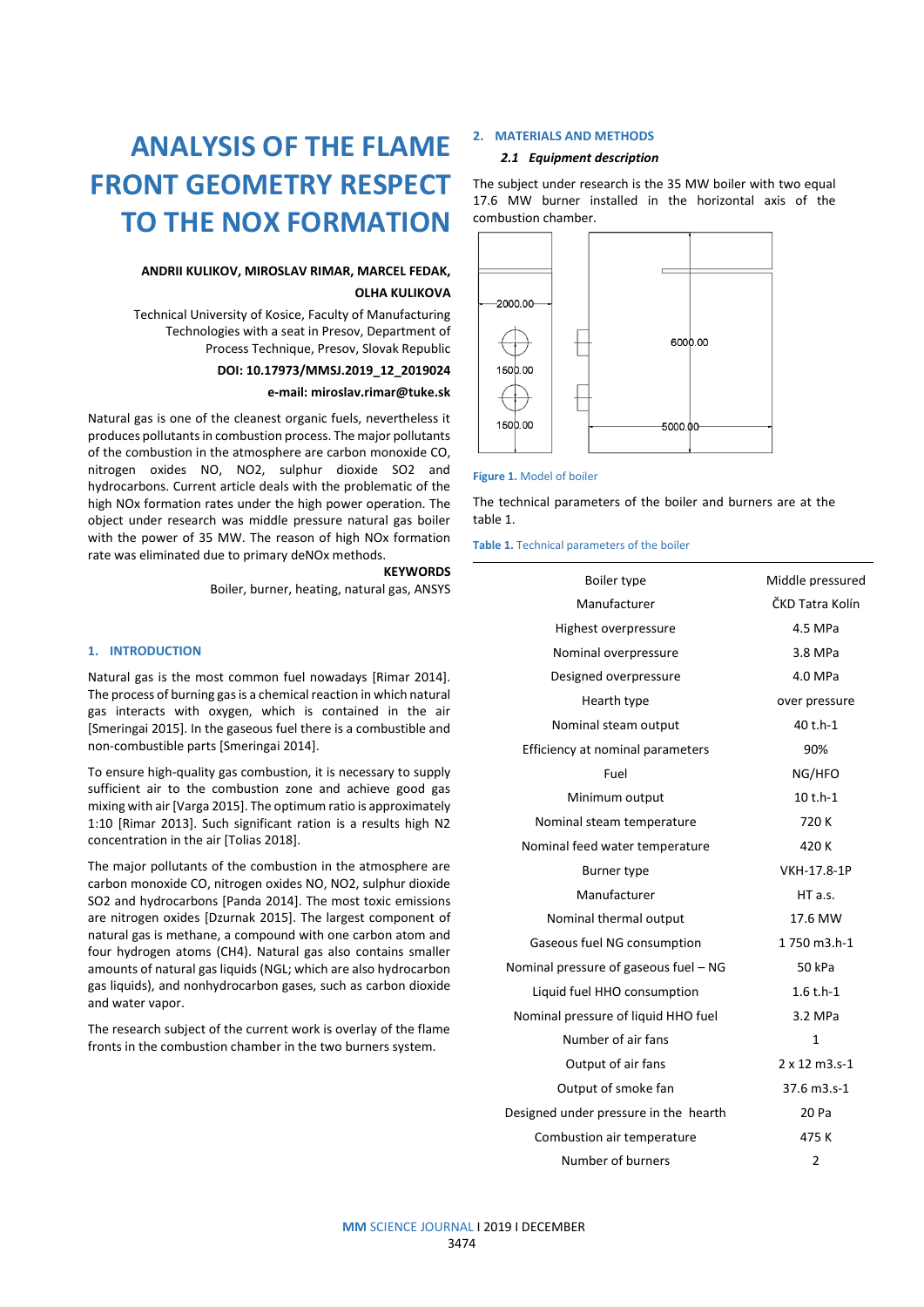| Burner type                             |         | VKH 17.6 1P $\frac{\partial}{\partial t}(\rho \varepsilon) + \frac{\partial}{\partial x_i}(\rho \varepsilon u_j) = \frac{\partial}{\partial x_i} \left  \left( \mu + \frac{\mu_t}{\sigma_s} \right) \frac{\partial \varepsilon}{\partial x_i} \right  + \rho C_1 S_{\varepsilon}$ |     |
|-----------------------------------------|---------|-----------------------------------------------------------------------------------------------------------------------------------------------------------------------------------------------------------------------------------------------------------------------------------|-----|
| Gaseous fuel consumption                |         | 1 820 Nm3.h-1 $\rho C_2 \frac{\varepsilon^2}{k+\sqrt{\varepsilon v}} + C_{1\varepsilon} \frac{\varepsilon}{k} C_{3\varepsilon} G_b + S_{\varepsilon}$                                                                                                                             | (2) |
| Burner regulating range at gaseous fuel | 1:5     | Where                                                                                                                                                                                                                                                                             |     |
| Gas overpressure before the burner      | 100 kPa |                                                                                                                                                                                                                                                                                   |     |
| Combustion air pressure                 | 1600 Pa | $C_1 = max\left[0.43, \frac{\eta}{n+5}\right], \eta = S\frac{k}{\varepsilon}, S = \sqrt{2S_{ij}S_{ij}}$                                                                                                                                                                           | (3) |

## *2.2 Model creation*

The simulations of the two burners combustion chamber were made in ANSYS Fluent 19.0. The geometry of the model was made in ANSYS DesignModeller according to the technical and geometry parameters of the burners and boiler. The redrawn geometry was simplified to decrease the numbers of the nodes and elements in the mesh to reduce calculation time of the simulation [Krenicky 2010]. Nevertheless, any changes in the geometry does not influence thermodynamics or chemistry processes in the boiler [Jandacka 2015].

# *2.3 The mesh*

The mesh was developed in ANSYS for the CFD Fluent solver with proximity and curvature advanced size function [Deshpande 2017]. Owing to the differences of the input and output dimension proximity minimum size was selected as 1.6 mm while the maximum was 500 mm [Song 2018]. The growth rate parameter was applied at 1.30 [Saini 2018]. The quality of mesh was next: 75% of all elements had orthogonal quality more than 0.78 while the lowest rate was 0.41 at less than 1% of the elements, the worst skewness of the grid was 0.65 at less than 8% of the elements [Garre 2018]. According to that parameters the quality of mesh was appropriate for the simulation without dependences on the calculation results [ANSYS 2019]. Total number of the elements in the model mesh is 10 118 163. Example of the generated mesh is in the figure 2.



**Figure 2.** Generated mesh

When defining the turbulence model, verification simulations were implemented using integrated modules RANS and then LES. The results of the boiler simulations showed that from the point of view of the calculation stability, the realizable k-epsilon model, which was also applied for the simulations, was the best.

The solved transport equation for the realizable k-epsilon model has the following form:

$$
\frac{\partial}{\partial t}(\rho k) + \frac{\partial}{\partial x_j}(\rho k u_j) = \frac{\partial}{\partial x_j} \left[ \left( \mu + \frac{\mu_t}{\sigma_k} \right) \frac{\partial k}{\partial x_j} \right] + G_k + G_b - \rho \varepsilon - Y_M + S_k \tag{1}
$$

and

- In these equations,  $G_k$  represents the generation of kinetic energy of turbulence due to mean velocity gradients.
- $G<sub>b</sub>$  is the generation of kinetic energy by turbulence considering buoyancy.
- $Y_M$  represents a manifestation of fluctuating dilation in compressible turbulence to the overall scattering rate.
- $C_{1\epsilon}$ ,  $C_{3\epsilon}$ , and  $C_2$  are constants.
- σk and σε are turbulent Prandtl numbers for k and e.
- $S_k$  and  $S_\epsilon$  are user-defined source formulas.

The transport equation PDF is derived from the Navier-Stokes equation as (Smeringai 2014):

$$
\frac{\partial}{\partial t}(\rho P) + \frac{\partial}{\partial x_i}(\rho u_i P) + \frac{\partial}{\partial \psi_i}(\rho S_k P) = -\frac{\partial}{\partial x_i}[\rho \langle u_i \rangle |\psi \rangle P] + \frac{\partial}{\partial \psi_i}[\rho \langle \frac{1}{\rho} \frac{\partial J_{i,k}}{\partial x_i} | \psi \rangle P]
$$
(4)

Where

P – common composition of PDF and Favre,

- ρ average liquid density,
- u<sup>i</sup> Favre velocity vector,
- $S_k$  rate of reaction of k elements,
- ψ space composition vector,
- ui<sup>*r*</sup> vector of fluid velocity fluctuation.
- $J_{ik}$  molecular diffusion flow vector.

Notation ⟨…⟩ indicates expectations, and ⟨A│B⟩ is the conditional probability of event A when event B occurs.

The turbulent scalar flow is not closed and is modelled by the assumption of diffusion gradient transition (Song 2012):

$$
-\frac{\partial}{\partial x_i} \left[ \rho \langle u_i^{''} | \psi \rangle P \right] = \frac{\partial}{\partial x_i} \left( \frac{\rho \mu_t}{Sc_t} \frac{\partial P}{\partial x_i} \right) \tag{5}
$$

**Where** 

μt is turbulent viscosity,

S<sub>ct</sub> is Schmidt number.

The Turbulence model specifies μt for the composition of PDF simulation.

The inlet boundary conditions for turbulence parameters were chosen through determination of turbulent intensity what depend on the Reynolds numbers.

Better analysis of chosen model was made in earlier studies [Rimar 2016]. The convergence of calculation was archived approximately after 9500 iterations, when the parameters of continuity, velocity, energy, temperature, radiation, NOx and other reduced min. under 10<sup>-5</sup> [ANSYS 2019].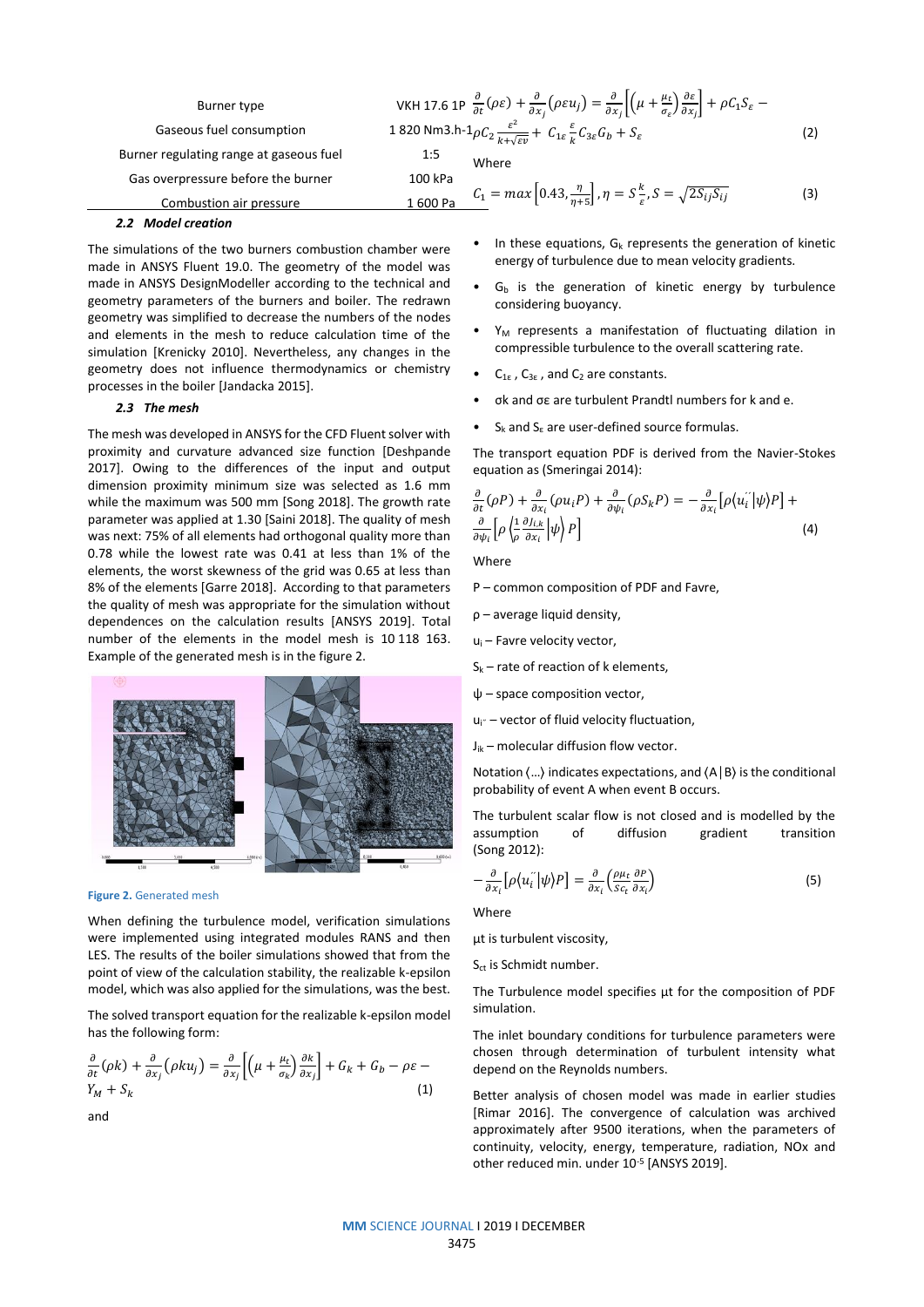# **3. SIMULATION**

To understand the thermos mechanical processes inside the boiler simulation of the non-premixed combustion was made. All input physical parameters were chosen according to the normal operation conditions of the boiler and the burners.

The PDF (Probability density function) settings were made according to the air fan normal operation conditions and natural gas composition according to the SPP (Slovak gas industry) report [Dobakova 2018]. The natural gas composition is at the table 2.

| Table 2. Natural gas composition, (%) |  |  |  |
|---------------------------------------|--|--|--|
|---------------------------------------|--|--|--|

|  |  | Methane Ethan Propane Bethan Nitrogen Other |  |
|--|--|---------------------------------------------|--|
|  |  | 95.3658 2.4716 0.6724 0.1007 0.8131 0.5764  |  |

Results of the reference simulation are at the figure 3 (temperature contours), figure 4 (NO mass fraction).

At the upper part of the figure 3 are shown temperature contours in XY axis, at the lower part of the figure 3 are shown temperature contours in ZX axis. The maximum flame temperature in the combustion chamber is 2229 K, while the volume average temperature is 1900K.





According to the Arhenius formulation of the thermal nitrogen oxides formation the critical internal temperature is 1500K. Above this temperature NOx production raise exponentially.

Nevertheless, the reduction of the internal temperature under critical will lead to the reduction of the power and then production efficiency of the boiler.



#### **Figure 4.** Simulation results. NOx Mass Fraction

Figure 4 represents mass fraction of the NO. Maximum concentration of the NOx in the boiler is 193 mg/m<sup>3</sup>. The average concentration inside the combustion chamber is 124 mg/m<sup>3</sup> , concentration at the exhauster is  $138 \, \text{mg/m}^3$ . From the EU legislative the maximum possible NOx exhausting for such thermal equipment is 250 mg/m<sup>3</sup> (taking to account year of reconstruction and burners type).

According to the results the most of the NO is produced at the end of the flame, close to the wall and at the area at the end of flame fronts. As it is represented in the figure 4 the thermal NOx are the main source of the pollutants. According to the simulation results approximately 70% of NOx inside the combustion chamber were produced via thermal NOx production scheme, while via the rapid and fuel were produced 25% and 5% accordantly.

The main problem of the high NOx production is the flames conjunction in vertical axis. Such conjunction lead to the increasing of the temperature at the end of the flame fronts. To disconnect the flames was proposed to use primary deNOx methods. As an advantages of the primary methods are minimum impact to the power of the boiler and relatively small investments. As the most appropriate were chosen next steps:

- Change the natural gas distribution between the burners – increase the power of the upper burner by 3% and decrease the power of the lower burner by 3%
- Change the combustion air ratio at the lower burner the basic ratio was 70% of primary to 30% of secondary air, the new ration 65% of primary air to 35% of secondary air.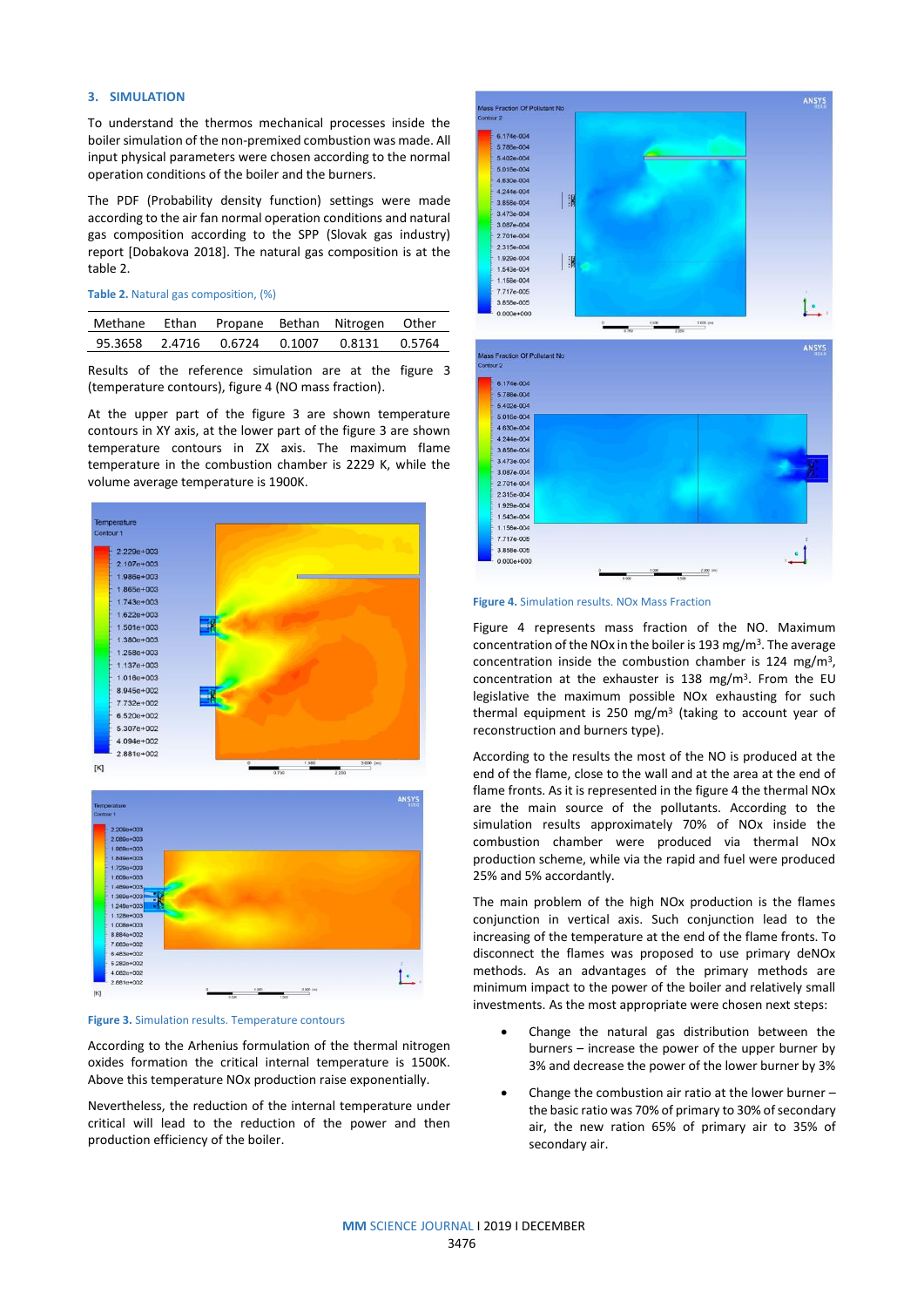The results of the simulation with the new combustion parameters are at the figure 5 (temperature contours), figure 6 (NO mass fraction).



**Figure 5.** Simulation results. Temperature contours

At the upper part of the figure 5 are shown temperature contours in XY axis, at the lower part of the figure 3 are shown temperature contours in ZX axis. The maximum flame temperature in the combustion chamber is 2041 K, while the volume average temperature is approximately 1800K.





Figure 6 represents mass fraction of the NO. Maximum concentration of the NOx in the boiler is 113 mg/m<sup>3</sup>. The average concentration inside the combustion chamber is 84 mg/m<sup>3</sup> , concentration at the exhauster is 82 mg/m<sup>3</sup>.

According to the simulation results NOx concentration at the exhauster of the boiler reduced by almost 40% to 82 mg/m<sup>3</sup> while the power of the boiler decreased only by 5% to approximately 33.5 MW.

To validate the results of the simulation the real measurements were made according to the new combustion parameters. The results of the measurements are at the table 3.

## **Table 3.** Measurement results

| Time             | Power,<br>MW | <b>NOx</b> | CO<br>$[mg./m^3]$ $[mg./m^3]$ | CO <sub>2</sub><br>[%] | о,<br>[%] |
|------------------|--------------|------------|-------------------------------|------------------------|-----------|
| $9:45-$<br>10:15 | 33.5         | 80         | 1                             | 3.45                   | 3.34      |
| 15:00-<br>15:30  | 33.4         | 79         |                               | 3.32                   | 3.29      |

According to the measurements results and difference between the simulation and confirmed assumptions and efficiency of the proposed methods. The different between the simulation and real measurement was approximately 1-2%.

## **4. CONCLUSIONS**

The theoretical and experiential knowledge which you can read above allow understanding and predicting the thermal NOx formation as well as the methods of their reduction.

Simulations also confirm the mechanism of the NOx formation according to the Arrhenius formulation in the thermal